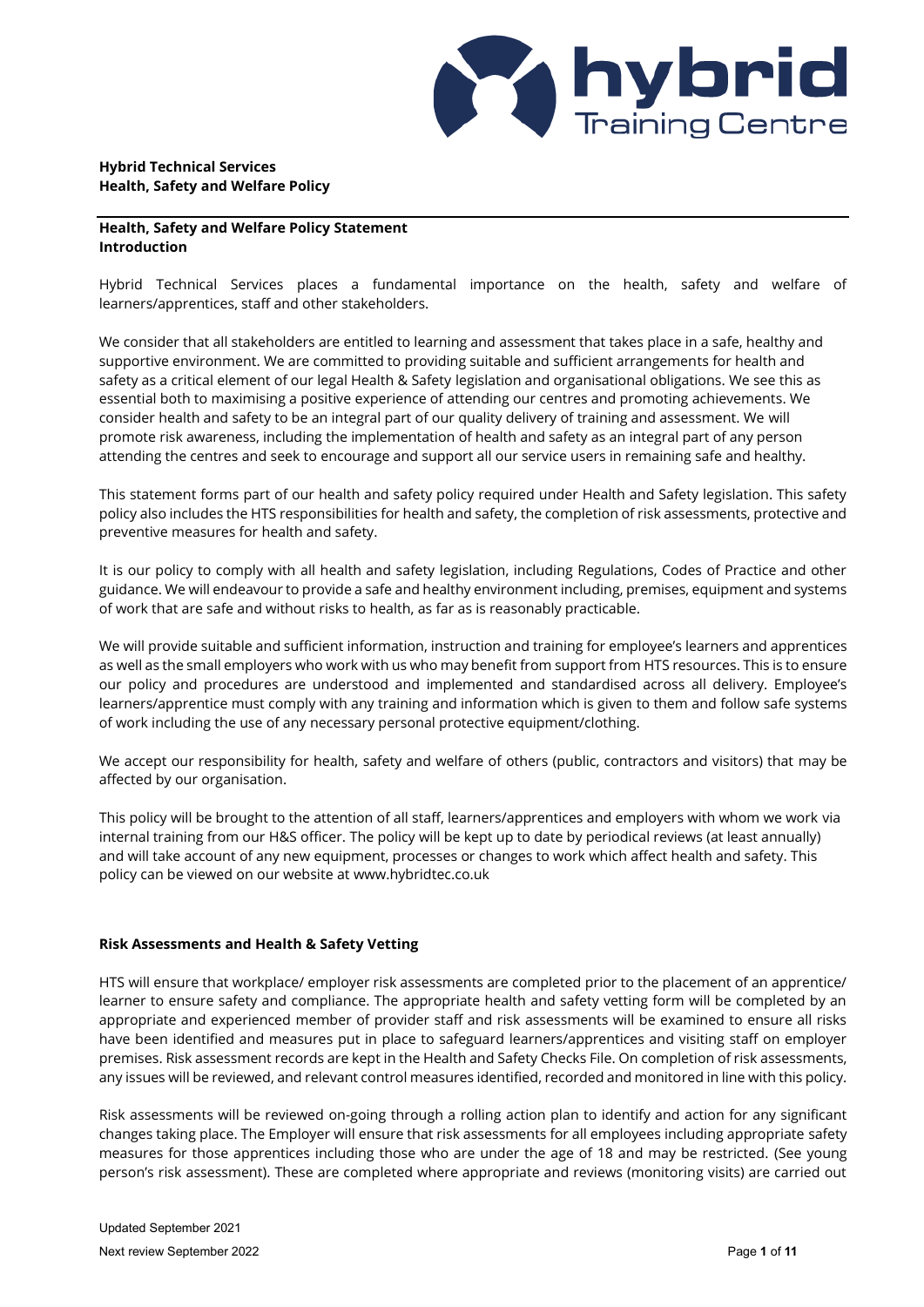periodically on a regular six-to-eight-week basis throughout the duration of the apprenticeship. This will include the vetting of the learning environment by an appropriately trained member of staff prior to the placement of learner/apprentice.

Training, information, instruction and supervision will be provided as required to employees and learners/apprentices and employers if required. This vetting also includes information on fire, first aid, PAT testing information. Assessors and Tutors who visit the employer will complete health and safety monitoring forms to ensure risk is monitored throughout the learning journey. Within the learning journey there is a number of additional opportunities for learners/apprentices to identify whether they feel safe in their environment (induction/reviews/ learner questionnaires, embedded themes within curriculum), and appropriate support and safeguarding measures identified.

The Designated Safeguard Lead at HTS is Debbie Stewart, who will ensure all due diligence, safety checks and welfare issues are adhered to throughout the learner/apprentice journey. Refer to safeguarding and prevent policies and procedures.

### **Organisation & Responsibilities**

Overall responsibility for health and safety in the company lies with the Managing Director who has designated Sophie Park and John Burns as qualified and suitable lead on health and safety matters and will ensure that this policy is carried out effectively.

Our Health and Safety Officer will ensure regular inspection and risk assessment regarding all HTS delivery sites as well as related activities following a regular planned review programme, to include the responsibility to report any failures of policy, hazards, dangerous events and take immediate, appropriate action.

### **First Aid**

Graham Waterson is the designated appointed person for HTS they have a First Aid appointed persons certificate which will be renewed every 3 years. The First Aid appointed persons and locations of first aid equipment and materials in the workplace are identified within the health and safety vetting procedures prior to the placement of the learner/ apprentice. The Employer must advise the provider of a workplace accident concerning our apprentices and ensure correct reporting regarding RIDDOR.

### **Meetings**

Health and Safety will be discussed at formal meetings including supervision, where appropriate, and information will be circulated to all relevant people. Communicate with learners/apprentices, candidates and employers ensuring staff monitor the health, safety and welfare of those within the workplace ensuring clear reporting procedures if concerns are raised. This is also a common topic used on our progress reviews.

### **Employees**

All employees have a duty to act responsibly and not to put themselves or others at risk by their acts or omissions. They must co-operate with HTS on health and safety matters and report any unsafe conditions to our H&S Officer. They must follow safe systems of work and keep their workplaces clean and tidy always. Employees have a primary role in promoting increased learner/apprentice awareness of Health & Safety in the workplace. They will promote safe working practices and review their application throughout the learning programme and especially during reviews.

### **Learners and apprentices**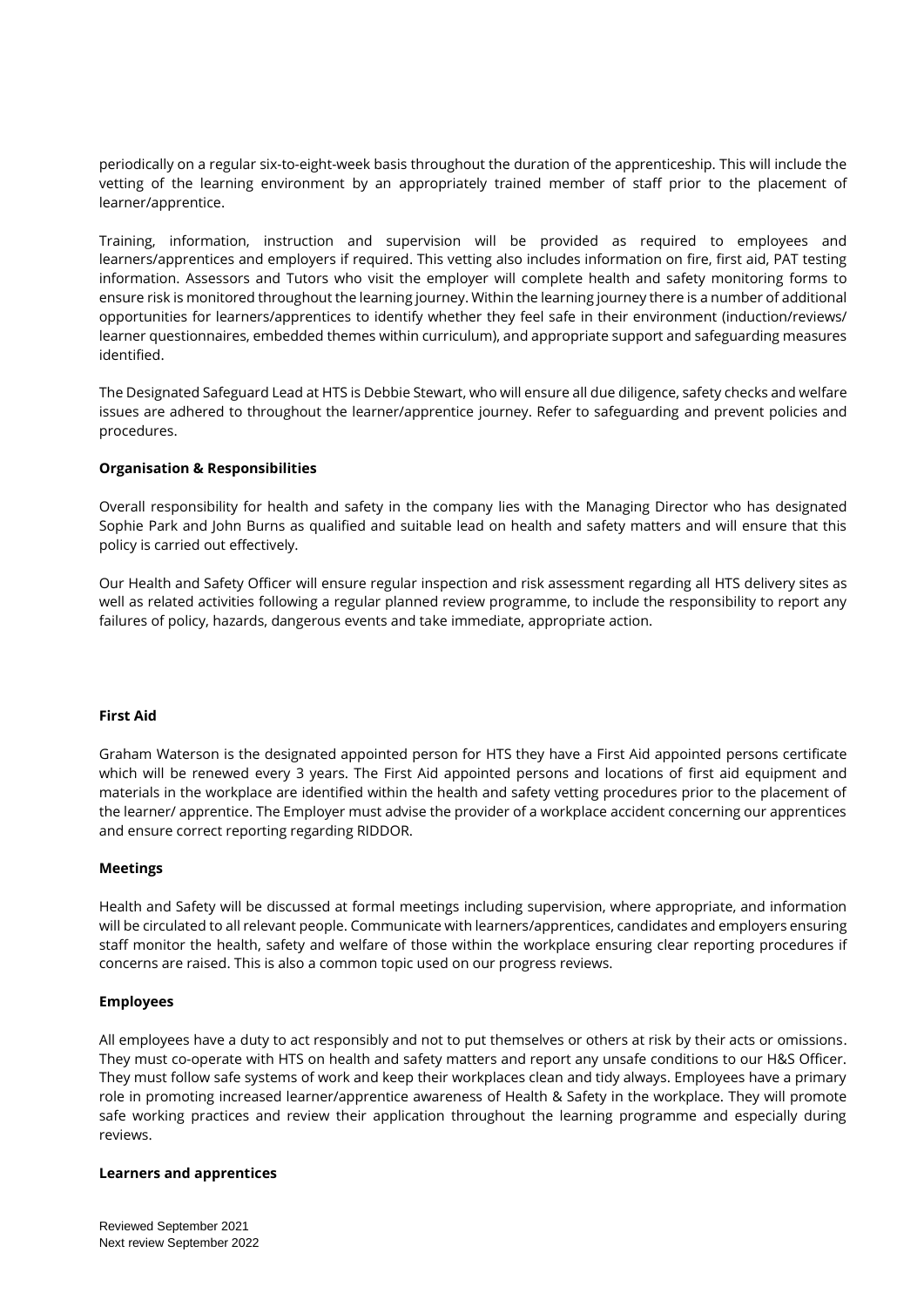Learners/apprentices have a duty to act responsibly and not to put themselves or others at risk by their acts or omissions. They must report any unsafe conditions to the H&S officer and co-operate with the Company on all Health & Safety matters. They must follow safe systems of work and help maintain a safe learning environment always, both for their own benefit and that of others. Learners /apprentices sign and agree to a code of conduct as part of their commitment to their programme of study.

## **Illness or absence**

Learners/apprentices must inform their, employer/HTS/ assessor if they are ill or will be absent and unable to attend off the job delivery sessions, or planned assessment dates and times. This procedure is related to the learner/apprentice and employer sign up and induction. A follow up procedure will also take effect on the day of absence if we do not hear from the learner/apprentice or are notified of absence from the employer.

**Health & Safety Responsibilities at** Hybrid Technical Services belongs to, - John Burns health and safety officer

**First-aid appointed persons are**: Graham Waterson and Nicky Newton

**Fire Warden** is: Graham Waterson and John Burns

**Accidents/ reporting** to HSE responsibility is - John Burns and Sophie Park

## **Fire**

If an employee, learner/apprentice discovers a fire; they should follow the advice on the 'Fire Action' notice. Untrained staff should not tackle a fire but proceed safely to the assembly point via the escape routes. The Fire Warden will be responsible to ensure the safety of all HTS learners/apprentices and employees, associates on site. The Fire Warden will contact the emergency services. Employees and learners/apprentices must keep fire routes and exists clear and not interfere with any fire safety arrangements to ensure the requirements of the Fire Precautions Regulations.

### **Accidents**

All employees who have an accident at work or are ill because of work must report it to the Managing Director, who will inform HSE of any reportable accidents.

The MD will investigate all accidents/incidents to determine the cause and will be responsible for implementing appropriate counter measures.

Any visitor, contractor or learner who has an accident must also report the matter to the H&S officer, ensuring the correct recording for all incidents.

All near misses should also be reported to the H&S Officer to forward onto the MD.

### **Dangerous Occurrences**

Any dangerous occurrence will be reported immediately to HSE and form F2508 will be sent by the H&S Officer on behalf of the Managing Director.

### **RIDDOR**

The Company will fulfil the requirements of the Reporting of Injuries, Diseases and Dangerous Occurrences Regulations 2013.

### **Emergency Services**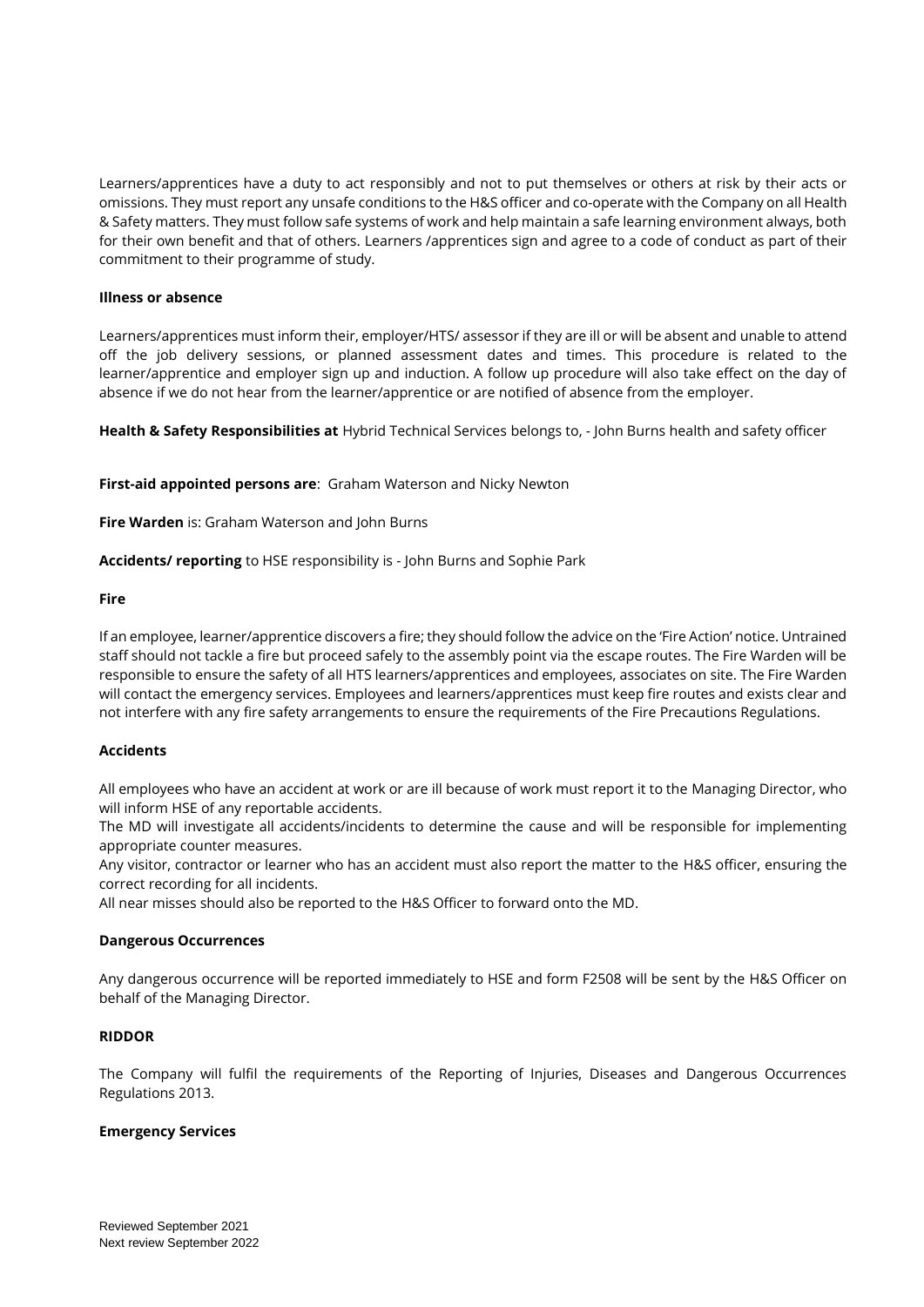At HTS the registered first aider will call the emergency services and ensure the comfort of any injured person, where applicable. In the workplace learners/ apprentices will follow appropriate advice and guidance from identified personnel. The health and safety vetting form will identify those within the workplace who have responsibility.

# **Recording**

A record of first aid will be kept on the appropriate form in the Health and Safety file located at the reception area.

## **Requirements**

HTS will fulfil the requirements of the Health and Safety (First Aid) Regulations 1981 (updated 2015)

# **Well-being**

HTS approach to well-being is based on the commitment:

- $\triangleright$  to eliminate behaviours that undermine personal effectiveness and self-esteem e.g., bullying and harassment (see Bullying and Harassment Policy for further details)
- ➢ to promote and support personal resilience and capacity to cope with problems
- $\triangleright$  to recognise and take account of the fact that individuals have issues in their personal lives that may impact adversely on their performance at work
- $\triangleright$  to ensure that the work environment is well ordered, pleasant, comfortable and safe to promote good health
- ➢ to identify and monitor key performance indicators and feedback relevant to well-being and respond to any `hot spots or issues that are identified
- ➢ to provide a range of opportunities for employee's learners/apprentices to raise concerns regarding wellbeing issues

HTS recognises that well-being and performance are linked and endeavours to encourage the ability of everyone to thrive and perform in an aspirational and supportive environment. And for individuals to balance work and home life will ultimately lead to improved wellbeing and individual and organisational performance.

# **Definitions**

We define 'well-being' as a positive mental state that enables individuals to cope effectively with problems, maintain a good perspective and recover quickly from setbacks. It is accompanied and enabled by good physical health, a sense of personal control, and a lifestyle where work and non-work factors are in balance. **Stress occurs when pressure exceeds an individual's perceived ability to cope.** 

## **Personal resilience and self esteem**

Supervision, contribution and review (appraisal) process supports measures to prevent and manage risks to employee learners/apprentices' well-being, together with appropriate training and individual additional support. HTS seek to foster a mentally healthy culture by incorporating these principles into line manager training and running regular initiatives to raise awareness of mental health issues at work. For apprentices at work, regular monitoring including reviews, one to one tutorial, learner surveys/questionnaires ensure apprentices needing support can be highlighted and supported through our early intervention systems. HTS have implemented high quality training in mental health first aid to equip our staff to support our each other and our learners and apprentices from the start of their journey to completion and beyond.

### **In particular we will:**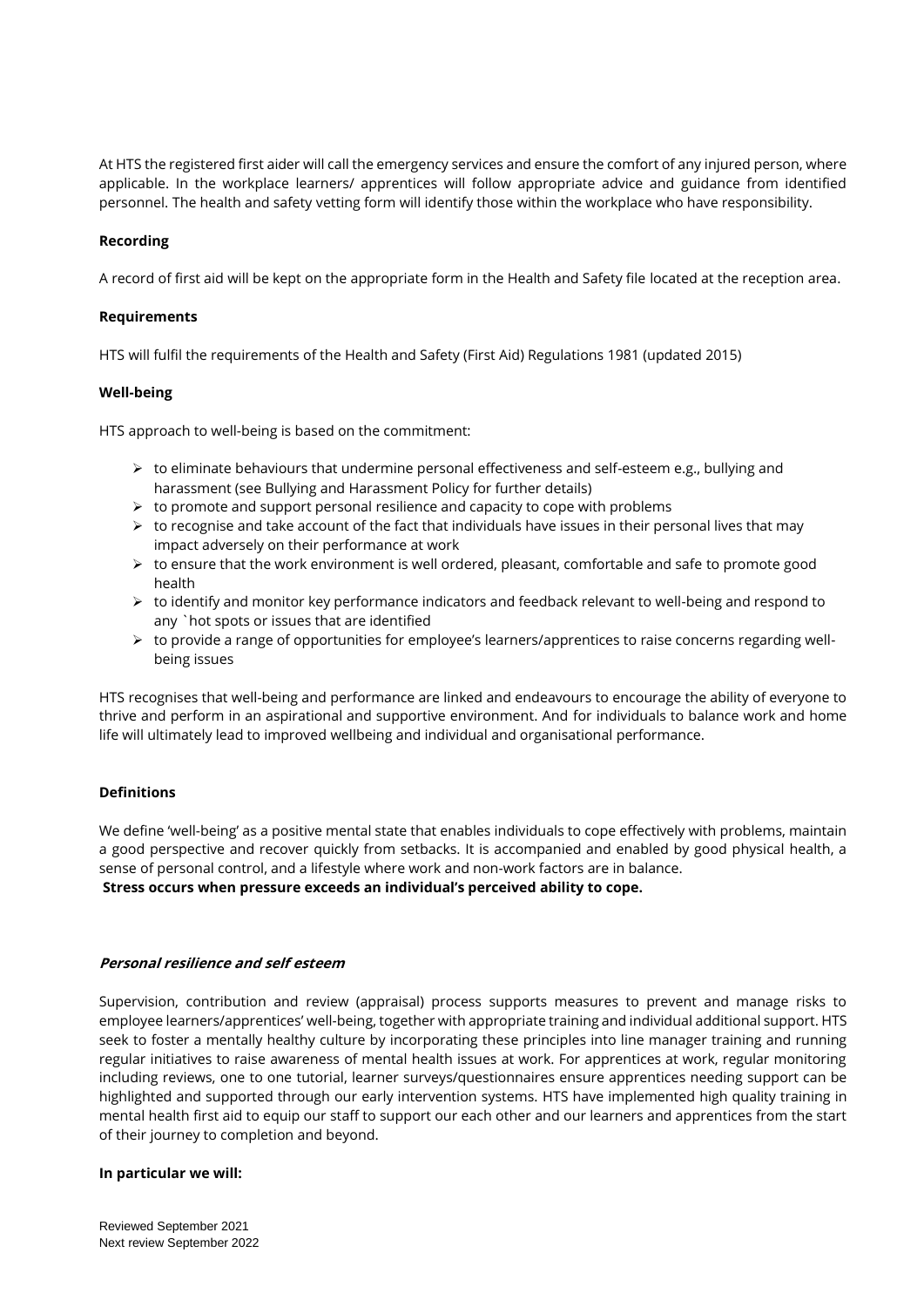- ➢ Provide training and practical guidance on stress awareness and managing stress
- $\triangleright$  Provide training around competencies necessary to personal resilience e.g. problem solving and assertion skills
- ➢ Provide external information for expert information, advice and guidance
- $\triangleright$  Ensure that there are regular opportunities to review practice and study/work pressures, one to one with tutors/line managers, and in an appropriate environment via the supervision process
- ➢ In addition to progress reviews and supervision meetings, HTS provide a range of opportunities for employees and learners/apprentices to raise concerns through our Mental First Aid Champions
- ➢ Ensure that standards of behaviour and mutual respect are set out and reinforced both via policies and other forms of communication and that action is taken where individuals fall short of these requirements

Expert advice and support can be accessed here:

<https://www.nhs.uk/conditions/stress-anxiety-depression/mental-health-helplines/>

# [What is the Hub of Hope?](https://hubofhope.co.uk/page/what-is-the-hub-of-hope)

## **Work Life Balance**

HTS provides a range of policy approaches to maximise opportunities for flexibility and to take account of short and long-term pressures that individuals experience during their lives. We will try wherever operationally viable to support individuals to achieve an appropriate work life balance including changing work patterns, hours, and enabling periods of special leave and/or home working in accordance with the relevant policies.

We will signpost sources of help and assistance and will add to this resource in response to feedback and experience.

### **Suitable Work and Training Environment**

We recognise that aside from the health & safety risks posed by an unclean, hazardous, uncomfortable or noisy environment, a disorganised environment makes the conduct of work more difficult and can lead to a sense of a loss of personal control which will, in turn, have a negative impact on well-being. In recognition of the vital importance of environment on well-being, we will:

- ➢ Conduct regular audits including risk assessment of the condition of workplaces, and the issues with the greatest potential to impact on well-being, and respond to any issues identified
- $\triangleright$  Promote the benefits of a well organised work environment and the link to accidents mental health
- ➢ Provide practical guidance on initiatives and actions that can improve experience of the work environment
- ➢ Ensure that all employees and learners/apprentices have reasonable access to confidential environments when needed
- ➢ Maintain essential equipment
- $\triangleright$  Enable display screen equipment assessments take place promptly where a need is identified
- ➢ Ensure that the employers we work with have a commitment to keeping learners/apprentices safe by ensuring regular vetting, risk assessment, monitoring and communication

## **Communication**

Line managers, employers (for apprentices), employees, apprentice will regularly discuss individual training needs to ensure that they have the necessary skills to adapt to ever-changing job demands. An examination of training needs will be particularly important prior to, and during, periods of organisational change, such as lockdowns or working from home. All employees are expected to be aware of the importance of effective communication with learners/apprentices and employers and, to use the media most appropriate to the message, for example teams meetings, one-to-one meetings, electronic communications and organisation-wide methods.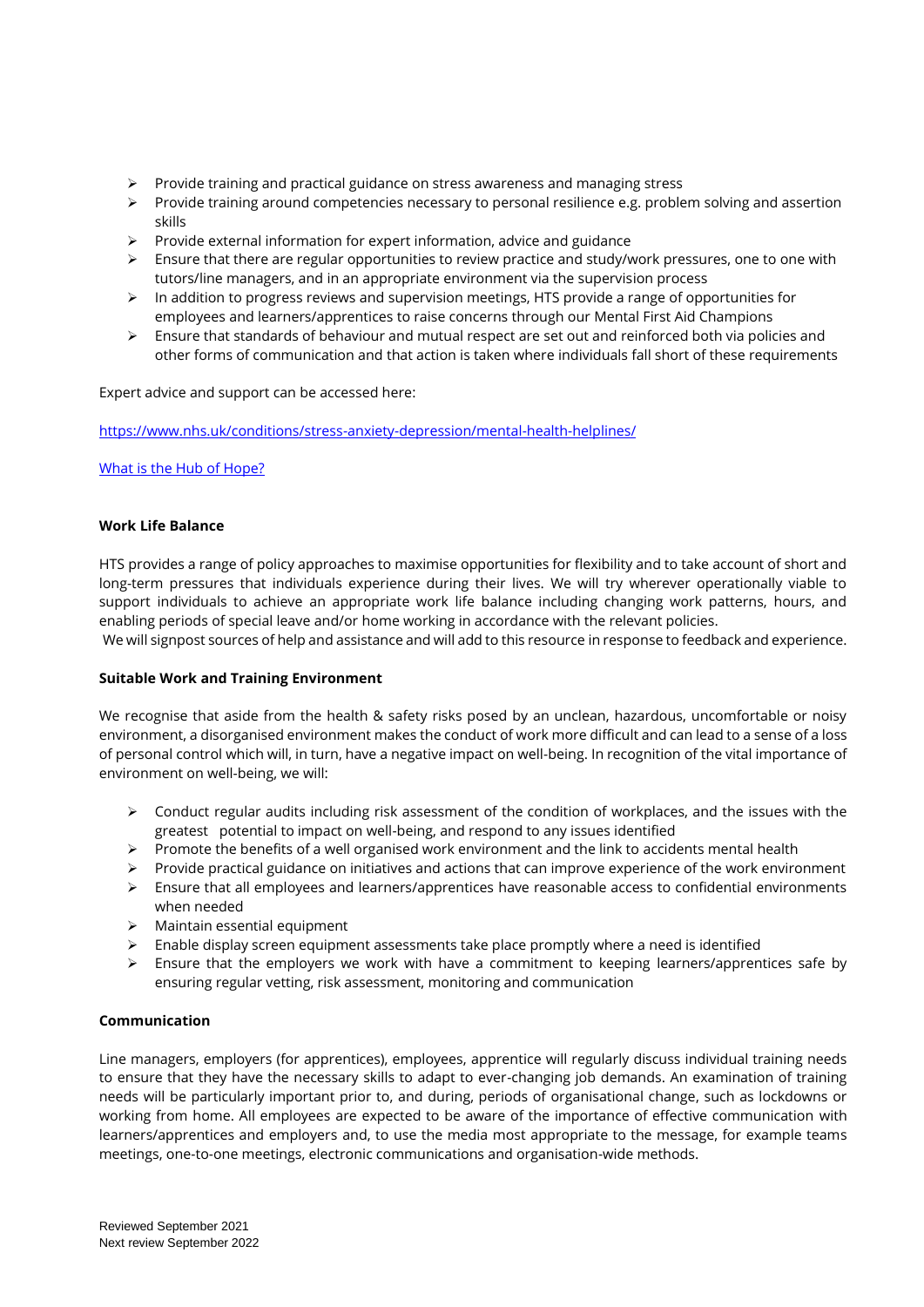HTS will expand communication with employees' learners/apprentices and employers during periods of significant organisational constraints and/or change

# **Training-Employer Responsibilities**

It is the responsibility of the employer to ensure that their employees including apprentices and volunteers receive an adequate induction into health and safety, and on-going information, instruction and training in matters relating to health & safety in connection with their job role. The employer is responsible for ensuring that significant risks are identified, recorded and reviewed and for putting in place safe systems of work to minimise risks to the safety of individuals. Risk assessments for apprentices must be carried out. HTS is responsible for ensuring that employers have discharged these duties through the monitoring of health and safety of employer workplaces.

Prior to the agreement of a training contract with an employer, a representative from HTS will arrange to visit the person responsible for the health and safety of any potential learners/apprentices. The purpose of this visit will be to assess the Health & Safety Arrangements and complete a risk assessment of the premises. It may be necessary to agree an action plan to make improvements before a contract to deliver training can be agreed.

Certain health and safety matters reside with the employer and will vary from site to site.

Normally these include:

- ➢ Fire instructions
- ➢ Evacuation procedures and assembly points
- $\triangleright$  Fire-fighting appliances
- $\triangleright$  Fire drills and tests
- $\triangleright$  Information on key people e.g., supervisor, first aider, fire warden, safety advisor or representatives
- ➢ Supervision arrangements and the procedure for reporting hazardous or faulty conditions or work equipment
- $\triangleright$  The risks identified by risk assessments, and the measures in place to prevent or control the risks for all the tasks to be undertaken
- $\triangleright$  Arrangements for reporting an accident, incident or illness and for obtaining first aid assistance
- $\triangleright$  Arrangements for the provision, use and wearing of personal protective equipment and clothing
- ➢ Precautions and instructions for the safe use of hazardous substances
- $\triangleright$  Measures in place for preventing or reducing risks associated with manual handling or lifting
- $\triangleright$  Details of the controls in place for the safe use of work equipment and machinery and the safe operation of work-place transport
- $\triangleright$  The importance of good housekeeping, keeping the work area tidy and safe storage of materials
- ➢ Arrangements for personal safety, welfare and personal hygiene arrangements
- $\triangleright$  Details of any prohibited or restricted tasks, activities, areas or work equipment
- $\triangleright$  Specific or additional requirements related to the employer e.g. company rules or procedures Employer Health & Safety Assessment/ Vetting Procedure and Monitoring Arrangements/ visits

HTS will provide information advice and guidance to employers about their health and safety and other legal responsibilities.

The Assessor will make recommendations as to whether training and assessment can proceed in the workplace and will communicate any recommendations to the employer. The Assessor will identify if the workplace is accepted, accepted with an action plan or rejected. Where the Assessor accept the employer with an action plan, the action plan will be clearly communicated to the employer and agreed objectives/actions documented with a timescale for each and a review date will be agreed.

The Assessor/ Coach will also identify if there are any significant risks presented to HTS staff and will document the risk control measures.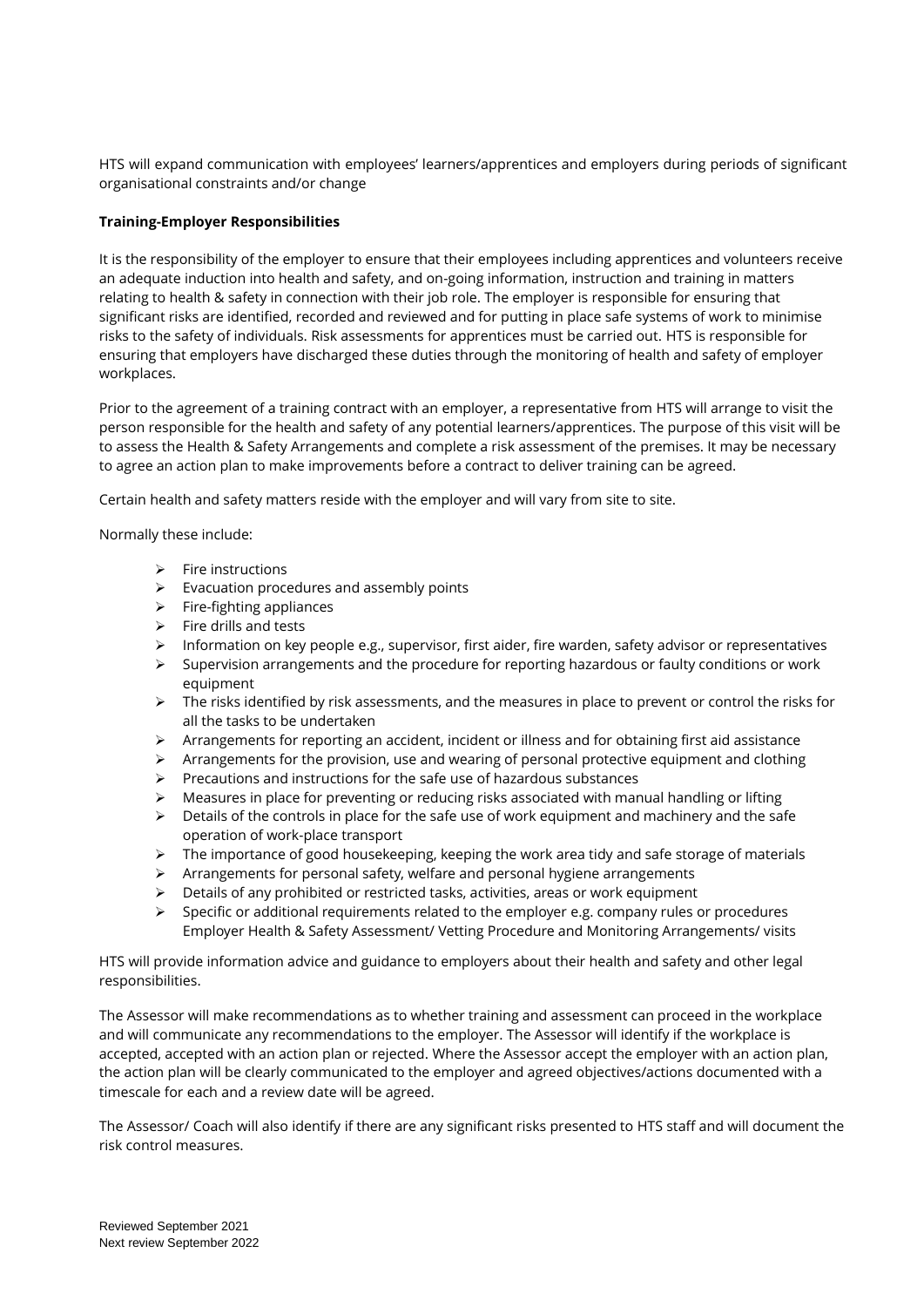All staff working on the premises of remote employers will report to their Line Manager any concerns or hazards which could put themselves or learners at risk.

## **Reporting of Incidents**

Employers and Partner organisations are required to keep records of all accidents, incidents, 'near misses' and reports of bullying and harassment involving learners.

### **Supervision**

Supervision levels must be appropriate to the risk identified and the individuals" capability needs and experience. Once the learning plan is in place, the learner should receive on-going information, instruction and training to enable him or her to work and learn efficiently and safely

#### **Learner/apprentice Assessment**

The learner/apprentice developing understanding and awareness of key health, safety and welfare issues should be assessed and evaluated on an on-going basis.

### **Learner/apprentice Induction, assessment and monitoring procedures**

HTS will ensure that learners/apprentices are informed about their rights and responsibilities as part of their induction onto their learning programme. Additionally, initial assessment will be carried out and documented and will consider the individuals training and support needs in relation to health and safety, additional support needs and safeguarding.

The Assessor will ensure that the learner/apprentice has received an induction into working safely by their employer before assessment takes place. The induction will consist of ensuring that the learner/apprentice is aware of their own organisations policies and procedures and establishing their current level of understanding and identifying any training they may require.

The Assessor will ensure that learners/apprentices demonstrate a good understanding of health and safety as well as demonstrate safe practice and safe behaviours in their work and learning. It is the responsibility of the Assessor to establish any additional training or support needs and arrange this with the employer throughout the learning programme.

The Assessor will ascertain at meetings with learner/apprentice if they have been involved in any accidents at work and will check if this has been reported and relevant documentation completed (i.e. accident and incident reports, RIDDOR reportable) and will discuss with the manager any investigation carried out and the outcomes. It is however, expected that employers and learners will notify the provider immediately of any accidents and incidents that learners are involved in.

The Assessor will also check the learner/apprentice understanding of health and safety and the concept of the safe learner during the formal progress reviews by asking specific questions and will document their responses. The Assessor will also ask the learner/apprentice how safe they feel in their work environment and give them the opportunity to raise concerns around bullying or harassment and give them the opportunity to be able to speak to someone privately about this subject. The Assessor will identify if the learner/apprentice needs further training, advice or guidance in relation to health and safety and safeguarding. Any concerns about health and safety or safeguarding must be reported immediately to the Designated Safeguarding Lead and/ or the Managing Director and appropriate action taken.

Learners/apprentices will be invited to complete induction and final evaluations which helps HTS to monitor the effectiveness of inductions and learning programmes in providing information, advice and guidance about health and safety and in establishing if learner/apprentice understanding of health and safety has been raised. Results will inform the self-assessment report (SAR).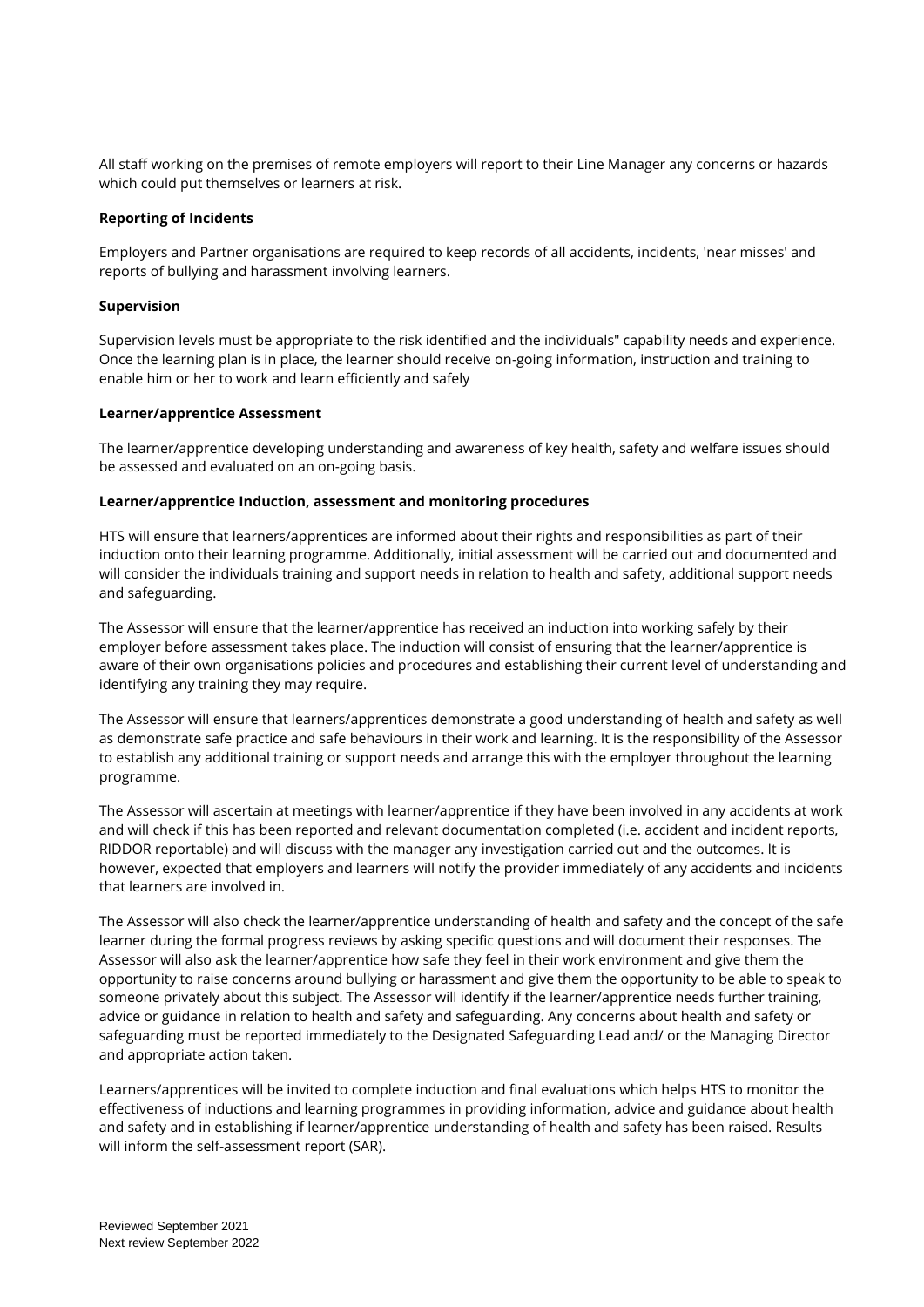On programme interviews will also be carried out randomly and questions are asked about how safe learners/apprentices feel in their environment, if their awareness of health and safety has been raised and what could be improved. They are also asked if they have experienced any form of bullying and harassment in their workplace. This information is analysed and reported through the learner voice and informs the self-assessment report (SAR).

All employees including apprentices and learners will be informed of this policy, risk assessments and control measures. All new employees will complete a programme and have health and safety arrangements explained to them by their line manager. Employees and learners/apprentices will be coached in the correct use of equipment prior to its use, where appropriate. A record of employee's training and instruction will be kept in the individual's Training/ Personnel file. HTS and the employer will ensure that employees and learners/apprentices can carry out every required task in Health and Safety terms to the required standard, demonstrating competency.

# **Risk Assessments**

Specific training and instruction will be provided as appropriate to the employees and learners/apprentices as identified in risk assessments. This will include training, as appropriate, in:

- $\triangleright$  health and safety arrangements
- ➢ employee/apprentice responsibilities
- ➢ control measures following risk assessments
- $\triangleright$  safe use of equipment (including display screen equipment where appropriate and electrical safety)
- ➢ accident and first-aid arrangements
- ➢ fire arrangements

### **Guidance**

Any employee/apprentice who is uncertain of how to do a job safely must ask the relevant responsible person. Anyone who wants further training in health and safety is encouraged to request it.

### **Machinery & Equipment**

All equipment provided by HTS and employer will be to the correct safety standards. This includes PAT testing.

All safety devices and controls must always be used by employees and learners/apprentices.

Any fault or defect in a piece of equipment or controls must be notified immediately to the relevant responsible person i.e. Equipment must not be used until it has been repaired and safe to use again. Employees should check equipment before operation.

### **Advice**

Any employee or learner/apprentice who is unsure of any piece of equipment, safety feature or controls should seek advice from the responsible person.

### **Requirements**

HTS will fulfil the requirements of the Provision and Use of Work Equipment Regulations 1998.

### **Hazardous Substances**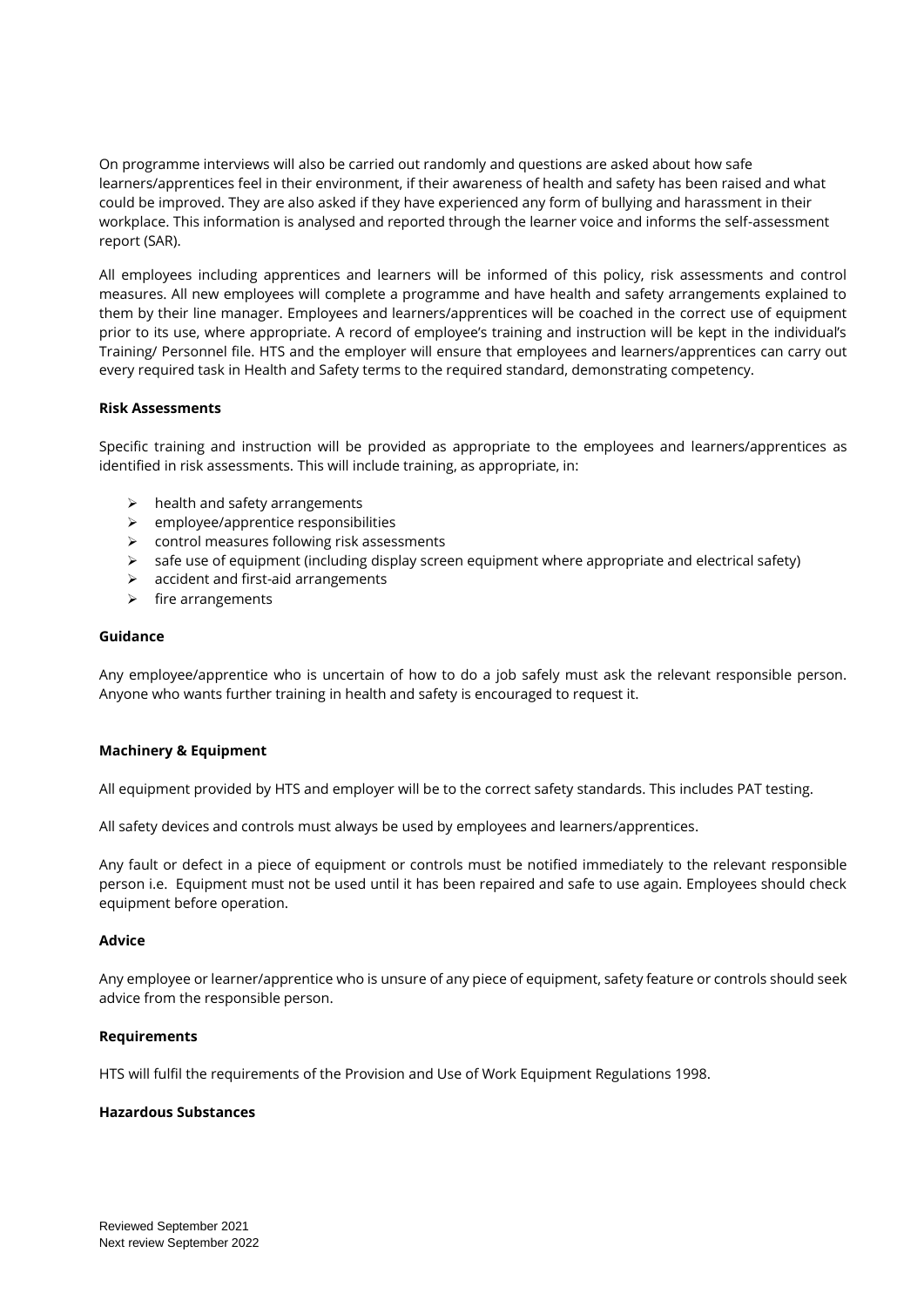Risk assessments for all hazardous substances will be completed, where appropriate, and kept in the Health and Safety file. Employees and learners/apprentices must follow guidance identified following the completion of risk assessments to ensure they do not expose themselves or others to an unacceptable level of risk.

If an employee or learner/apprentice feels ill because of using a substance, they must report it to the nominated responsible person, who will record this in the accident book so that the matter can be investigated.

If an employee or learner/apprentice is uncertain about the use of any substance they must seek advice from the nominated responsible person before using it.

### **Manual Handling**

Employees, learners/apprentices must not move any load, which they think may cause them an injury. Training will be given to employees in safe working methods, where appropriate.

Any employee or learner/apprentice who is injured during any manual handling operation must report it to the relevant person who will record it in the accident book.

Two person lifts are to be encouraged, where practical. The employer will fulfil the requirements of the Manual Handling Operations Regulations if required.

# **Employee and learner/apprentice responsibility**

Below is a list of some of the basic rules for employees, learners/apprentices to follow:

- $\triangleright$  keep your work area clean and tidy, particularly from things likely to cause injury
- $\triangleright$  always use equipment the way described in instructions
- ➢ follow the safety procedures and rules from the risk assessments and ask if you are ever uncertain
- $\triangleright$  never interfere with equipment, electricity or any safety features
- ➢ report any defects or damage to equipment
- $\triangleright$  do not put yourself or others at risk by engaging in horseplay or substance misuse

It is a requirement of employment for everyone to abide by health and safety rules. Any employee breaching safety rules will be subject to disciplinary procedures.

Any employee or learner/apprentice who notices a hazard must report it immediately. HTS encourages suggestions from employees and learners/apprentices to promote good practice in Health & Safety.

It is a requirement of all employees and learners/apprentices to abide by health and safety rules, as agreed at their induction. Any employee or learner/apprentice seriously breaching safety rules may be required to leave their employment or learning programme.

### **Electricity**

Any defects or damage to electrical equipment must be reported immediately by staff to the relevant person. Anyone suffering an electrical shock must report this as an accident.

A competent electrician or an electrical contractor will carry out any necessary electrical work. No employee must carry out electrical repair work for themselves.

Electrical equipment that requires testing and inspection will be marked and a record kept of the result. Any records will be kept in the Health and Safety file.

HTS will fulfil the requirements of the Electricity at Work Regulations.

### **Display Screen Equipment (DSE)**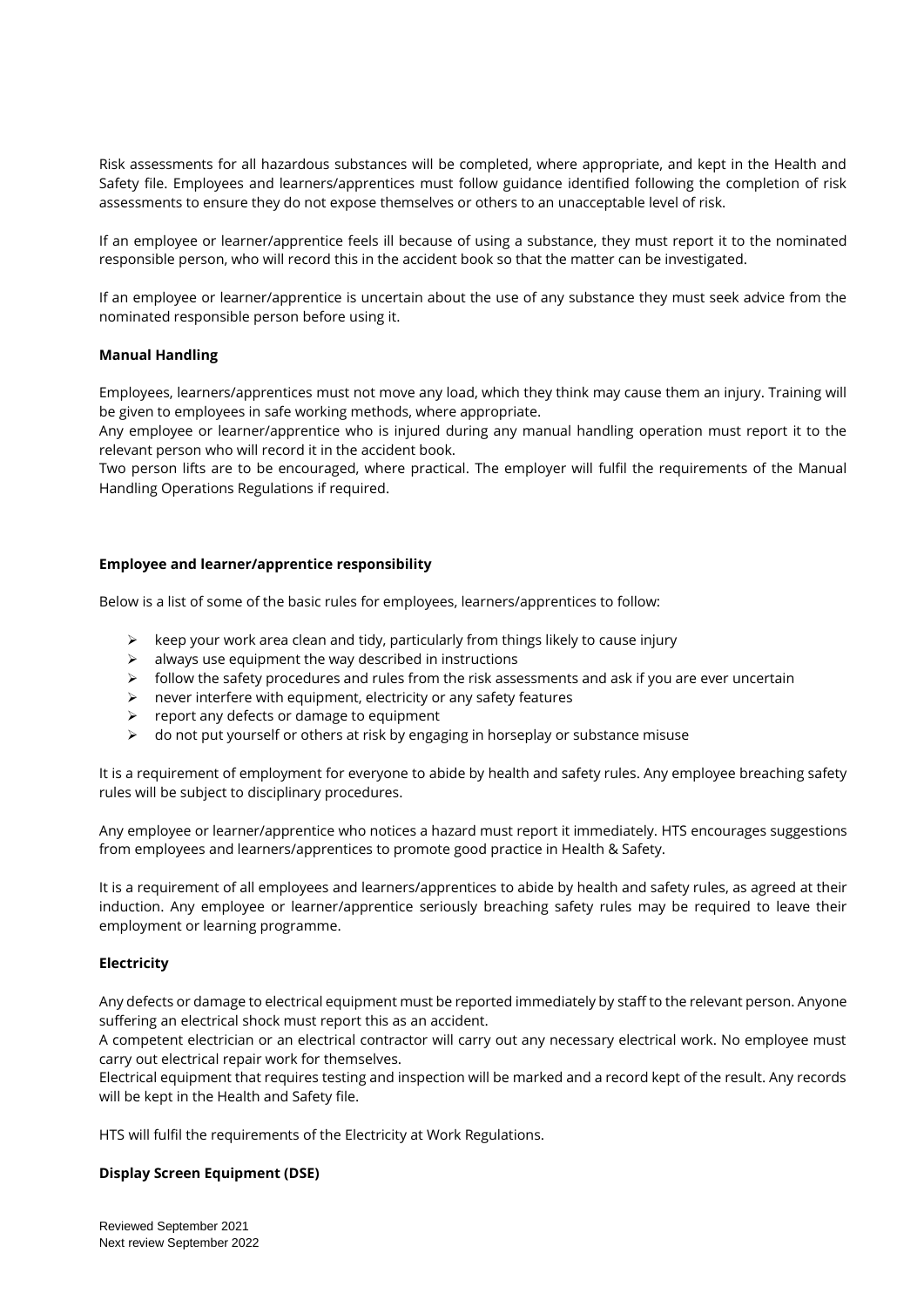All workstations are laid out with standard equipment and all staff will complete a workstation risk assessment during induction, with adjustments identified where necessary. Control measures will be put in place as identified by HSE to reduce the risk from the use of DSE and other potential risks, i.e., employees and learners/apprentices are required to have a short break regularly (e.g. 5 minutes every hour) from use of DSE.

Employees and learners/apprentices will be shown how to use DSE properly and how to make appropriate adjustments to their workstation. This includes apprentices within both their workplace and training room environment. Any other relevant information and training will be provided.

HTS will meet the requirements of the Display Screen Equipment Regulations 1992.

# **Maintenance of Premises**

The Health & Safety Officer will liaise with staff and employers to ensure all premises are maintained in a safe and healthy condition at all times. Employees must take responsibility for general housekeeping, cleanliness and tidiness.

Adequate welfare facilities, toilets, drinking water, washing facilities, etc. will be provided at all delivery sites including satisfactory working environment with adequate temperature, ventilation and lighting. Any defects or damage to the premises or its fixtures and fittings, must be reported by employees and learners/apprentices to the relevant manager as well as to the premises' caretaker if appropriate.

# **Lone Working**

A lone worker can be defined as someone who works by themselves without direct supervision. Remote working is also the term used for employees who work away from their main office base on a regular basis in either a part-time or full-time capacity. To prevent serious incidents occurring organisations are required to ensure the safety of all staff who works alone. This is done by carrying out an assessment of the risks to staff. HTS have put measures in place to reduce the likelihood of these incidents occurring, such as contingency planning, assessment of risk, staff keeping in regular contact. Staff must also play their part in maintaining their own personal safety by adhering to the safety measures put in place by the HTS to protect them, for example, phoning in on time, using equipment correctly, reporting areas of concern. The Health and Safety Executive (HSE) defines lone workers as "those who work by themselves without close or direct supervision".

### **Health and Safety at Work Act 1974**

All organisations have a duty to maintain a safe working environment' so far as reasonably practicable' for our employees under the Health and Safety at Work Act. This means that employers are expected to protect their workers against risks to their health and safety.

The Act also expects that the working environment is safe and that training to ensure the health and safety of workers is carried out. These requirements are not only for office-based staff but lone workers and the environments they encounter too.

### **Management of Health and Safety at Work Regulations 1999**

The regulations make it clear what employers must do under the Health and Safety at Work Act, the main requirement of which is to assess all the risks to the health and safety of their employees and, if the organisation have more than five employees, to record the outcomes of the assessment. The risk assessment should identify the risks associated with lone working, outline any safety measure that can help to reduce the risk and ensure that the safety measures are put into practice and reviewed regularly to make sure they are still valid.